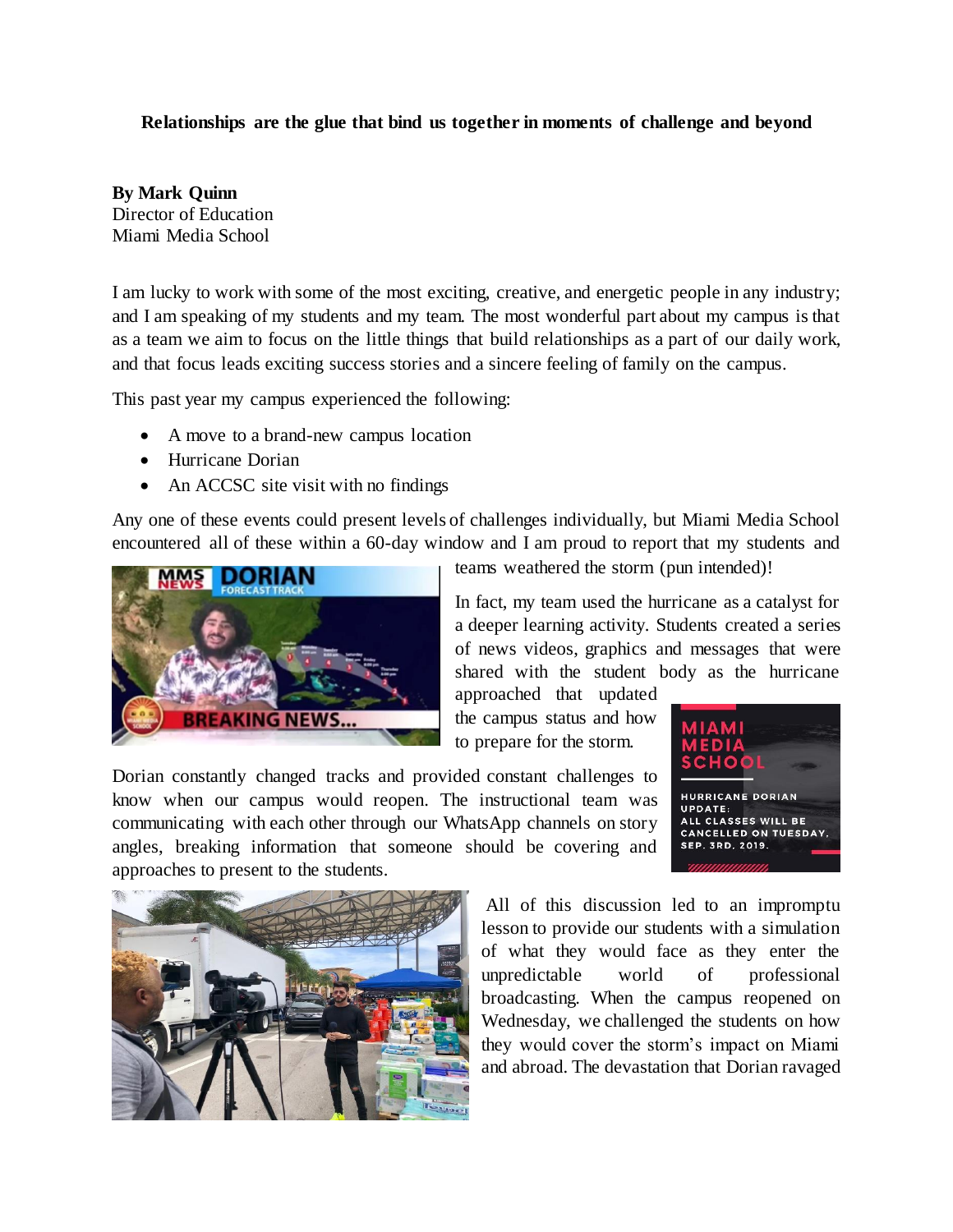upon the Bahamas is unparalleled and locally relief efforts organized immediately to assist.

Our instructors worked together to plan student production teams that spread out across the city to document and capture all this activity and return to our campus to produce packages that were then aired upon our campus media networks. The instructional team did not stop at planning the teams and assigning the tasks to students, they took the extra steps to create and confirm transportation for students who did not have any in order to ensure they took part in this activity. The campus was bustling on Wednesday as students prepared to cover their tasks. Thursday morning there was not a single student or instructor on campus; all were in the field applying their skills to gather information for stories.

Miami Media School is a small campus with 78 students; and we are growing. Our campus team is very focused on maintaining the feeling of family among our students and staff. We believe that this approach, and the relationships that develop as a result are vital to our deliver a high-quality education to our students; and based upon our ACCSC survey results, our students agree. We have scored over 90% satisfaction in the last two cycles of surveys.





I started the article stating that my team focuses upon the little things as a part of their daily flow. Recently, instructors gathered to serve coffee and donuts to students as they entered the campus for breakfast. This alone is a nice gesture, but where the instructors took it to the next level is in the handwritten messages of motivation and encouragement on each of the cups that they served to the students. The genuine smiles that the faculty shared with the students at the entry of campus carried

on through the remainder of the day. Our

team never takes it for granted that it will carry on that way and works together daily to create a sense of caring that makes our campus a very special place.

Genuine relationships are cultivated and nurtured one day at a time, every day. They allow us to share in our students success and to have those